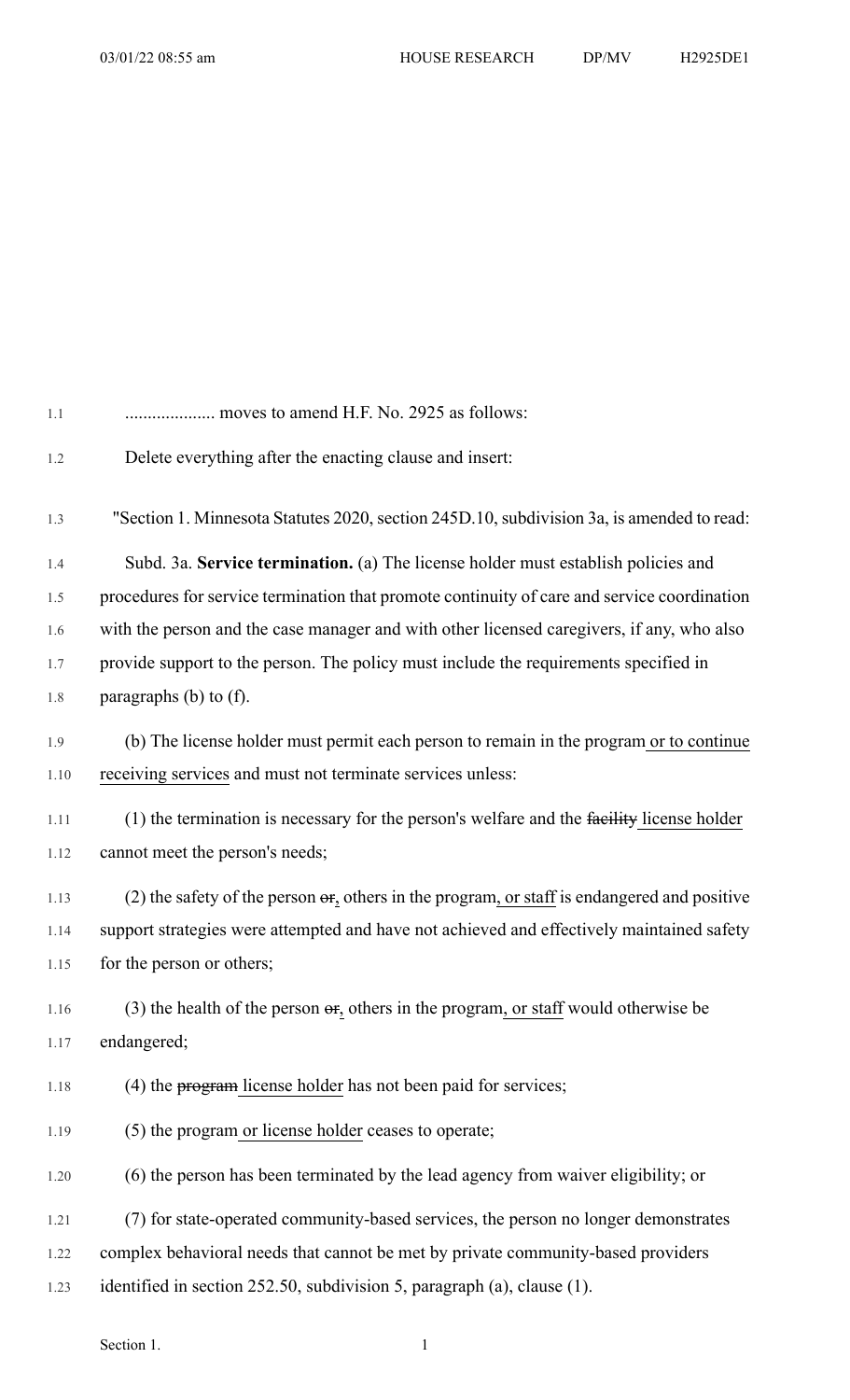2.1 (c) Prior to giving notice of service termination, the license holder must document actions 2.2 taken to minimize or eliminate the need for termination. Action taken by the license holder 2.3 must include, at a minimum:

- 2.4 (1) consultation with the person's support team or expanded support team to identify 2.5 and resolve issues leading to issuance of the termination notice;
- 2.6 (2) a request to the case manager for intervention services identified in section 245D.03, 2.7 subdivision 1, paragraph (c), clause (1), or other professional consultation or intervention 2.8 services to support the person in the program. This requirement does not apply to notices 2.9 of service termination issued under paragraph (b), clauses (4) and (7); and
- 2.10 (3) for state-operated community-based services terminating services under paragraph 2.11 (b), clause (7), the state-operated community-based services must engage in consultation 2.12 with the person's support team or expanded support team to:
- 2.13 (i) identify that the person no longer demonstrates complex behavioral needs that cannot 2.14 be met by private community-based providers identified in section 252.50, subdivision 5, 2.15 paragraph (a), clause  $(1)$ ;
- 2.16 (ii) provide notice of intent to issue a termination of services to the lead agency when a 2.17 finding has been made that a person no longer demonstrates complex behavioral needs that 2.18 cannot be met by private community-based providers identified in section 252.50, subdivision 2.19  $5$ , paragraph (a), clause (1);
- 2.20 (iii) assist the lead agency and case manager in developing a person-centered transition 2.21 plan to a private community-based provider to ensure continuity of care; and
- 2.22 (iv) coordinate with the lead agency to ensure the private community-based service 2.23 provider is able to meet the person's needs and criteria established in a person's 2.24 person-centered transition plan.
- 2.25 If, based on the best interests of the person, the circumstances at the time of the notice were 2.26 such that the license holder was unable to take the action specified in clauses (1) and (2), 2.27 the license holder must document the specific circumstances and the reason for being unable 2.28 to do so.
- 2.29 (d) The notice of service termination must meet the following requirements:
- 2.30 (1) the license holder must notify the person or the person's legal representative and the 2.31 case manager in writing of the intended service termination. If the service termination is 2.32 from residential supports and services as defined in section 245D.03, subdivision 1, paragraph 2.33 (c), clause (3), the license holder must also notify the commissioner in writing; and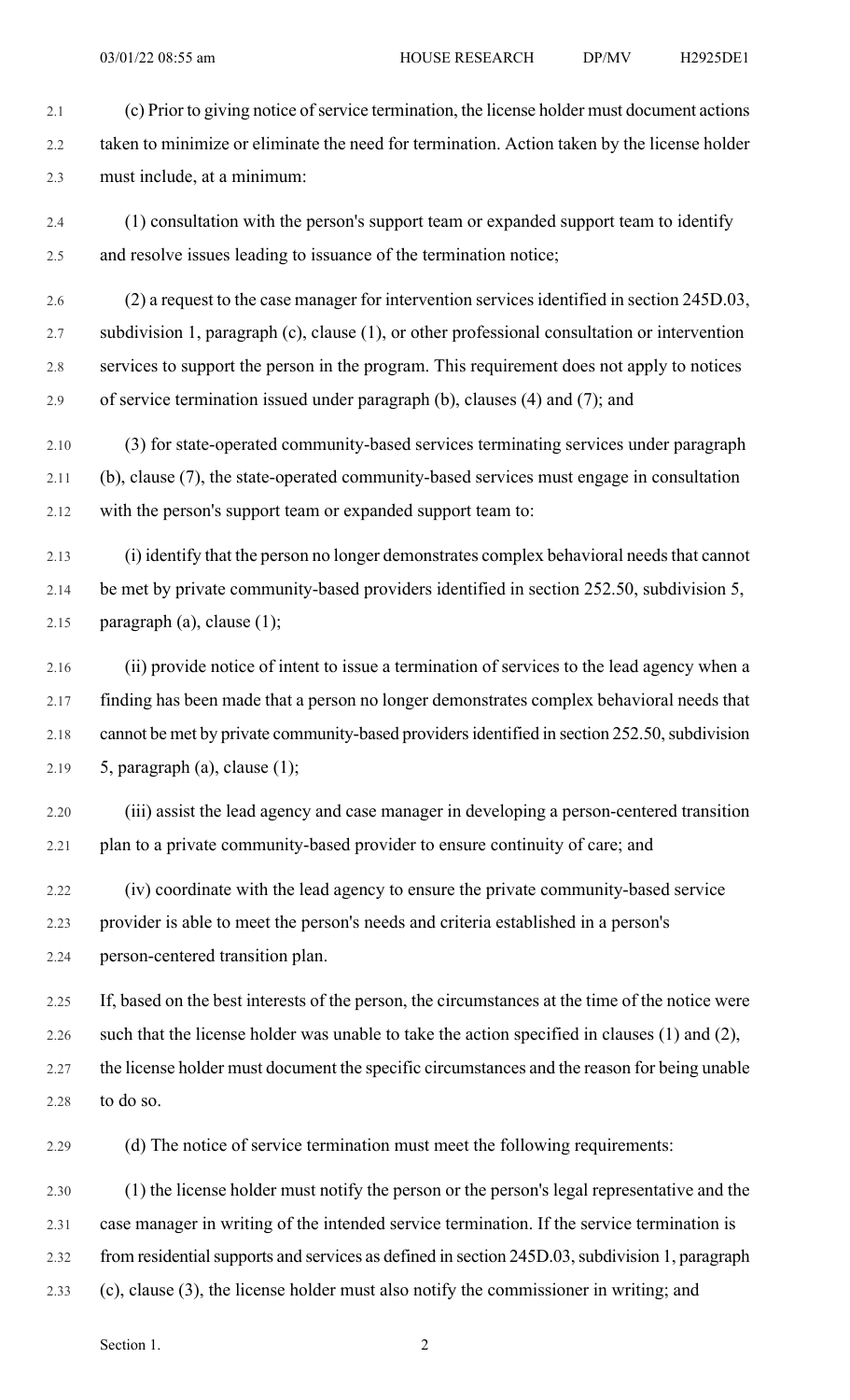- 3.1 (2) the notice must include: 3.2 (i) the reason for the action; 3.3 (ii) except for a service termination under paragraph (b), clause (5), a summary of actions 3.4 taken to minimize or eliminate the need for service termination or temporary service 3.5 suspension as required under paragraph (c), and why these measures failed to prevent the 3.6 termination or suspension; 3.7 (iii) the person's right to appeal the termination of services under section 256.045, 3.8 subdivision 3, paragraph (a); and 3.9 (iv) the person's right to seek a temporary order staying the termination of services 3.10 according to the procedures in section 256.045, subdivision 4a or 6, paragraph (c). 3.11 (e) Notice of the proposed termination of service, including those situations that began 3.12 with a temporary service suspension, must be given at least 90 days prior to termination of 3.13 services under paragraph (b), clause (7), 60 days prior to termination when a license holder 3.14 is providing intensive supports and services identified in section 245D.03, subdivision 1, 3.15 paragraph (c), and 30 days prior to termination for all other services licensed under this 3.16 chapter. This notice may be given in conjunction with a notice of temporary service 3.17 suspension under subdivision 3. 3.18 (f) During the service termination notice period, the license holder must: 3.19 (1) work with the support team or expanded support team to develop reasonable 3.20 alternatives to protect the person and others and to support continuity of care; 3.21 (2) provide information requested by the person or case manager; and 3.22 (3) maintain information about the service termination, including the written notice of 3.23 intended service termination, in the service recipient record. 3.24 (g) For notices issued under paragraph (b), clause (7), the lead agency shall provide 3.25 notice to the commissioner and state-operated services at least 30 days before the conclusion 3.26 of the 90-day termination period, if an appropriate alternative provider cannot be secured. 3.27 Upon receipt of this notice, the commissioner and state-operated services shall reassess 3.28 whether a private community-based service can meet the person's needs. If the commissioner 3.29 determines that a private provider can meet the person's needs, state-operated services shall, 3.30 if necessary, extend notice of service termination until placement can be made. If the 3.31 commissioner determines that a private provider cannot meet the person's needs,
	- 3.32 state-operated services shall rescind the notice of service termination and re-engage with
	- 3.33 the lead agency in service planning for the person.

Section 1. 3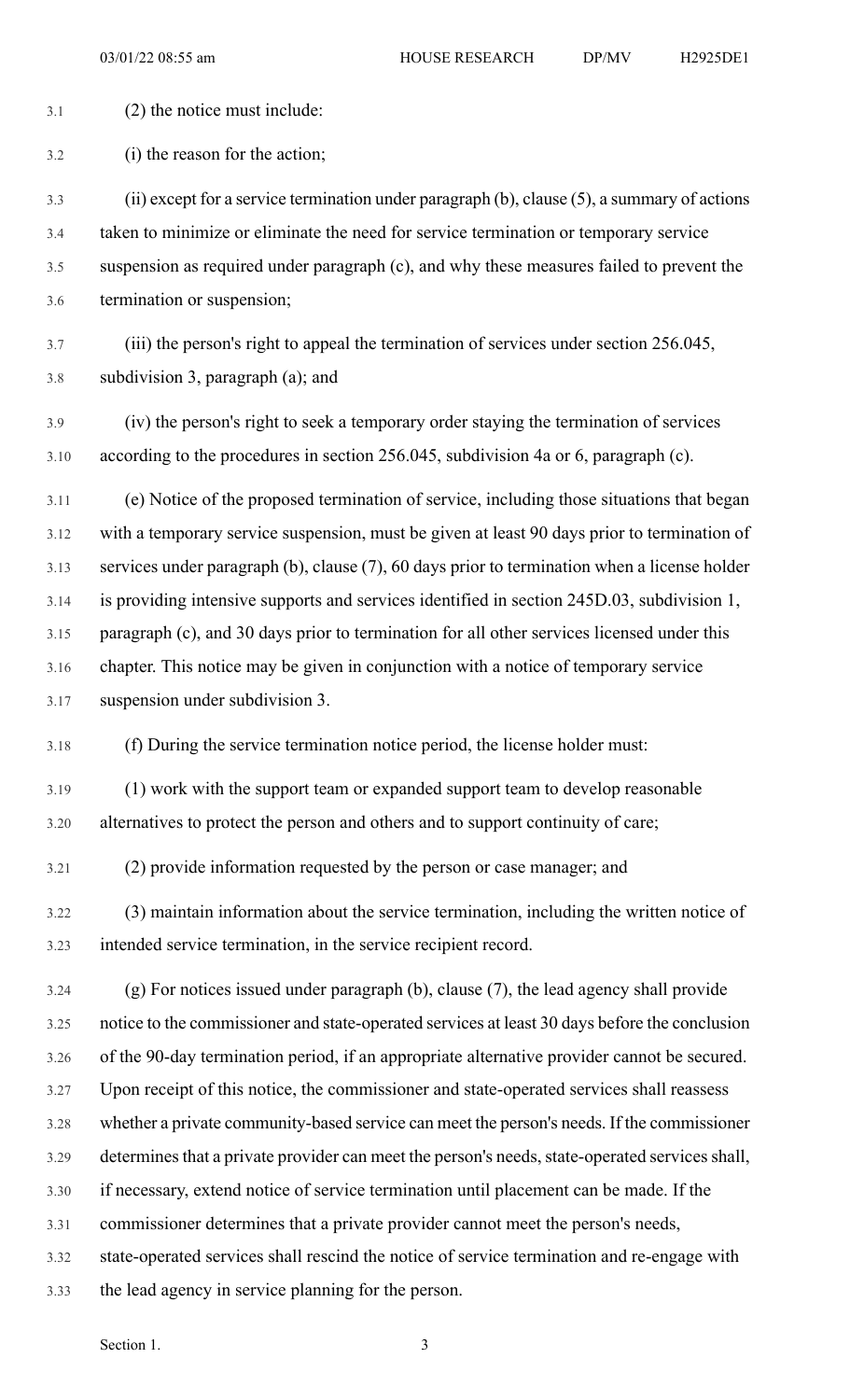4.1 (h) For state-operated community-based services, the license holder shall prioritize the 4.2 capacity created within the existing service site by the termination of services under paragraph 4.3 (b), clause (7), to serve persons described in section 252.50, subdivision 5, paragraph (a), 4.4 clause (1).

4.5 Sec. 2. Minnesota Statutes 2020, section 256.045, subdivision 3, is amended to read:

4.6 Subd. 3. **State agency hearings.** (a) State agency hearings are available for the following:

4.7 (1) any person applying for, receiving or having received public assistance, medical 4.8 care, or a program of social services granted by the state agency or a county agency or the 4.9 federal Food and Nutrition Act whose application for assistance is denied, not acted upon 4.10 with reasonable promptness, or whose assistance is suspended, reduced, terminated, or 4.11 claimed to have been incorrectly paid;

4.12 (2) any patient or relative aggrieved by an order of the commissioner under section 4.13 252.27;

4.14 (3) a party aggrieved by a ruling of a prepaid health plan;

4.15 (4) except as provided under chapter 245C, any individual or facility determined by a 4.16 lead investigative agency to have maltreated a vulnerable adult under section 626.557 after 4.17 they have exercised their right to administrative reconsideration under section 626.557;

4.18 (5) any person whose claim for foster care payment according to a placement of the 4.19 child resulting from a child protection assessment under chapter 260E is denied or not acted 4.20 upon with reasonable promptness, regardless of funding source;

4.21 (6) any person to whom a right of appeal according to this section is given by other 4.22 provision of law;

4.23 (7) an applicant aggrieved by an adverse decision to an application for a hardship waiver 4.24 under section 256B.15;

4.25 (8) an applicant aggrieved by an adverse decision to an application or redetermination 4.26 for a Medicare Part D prescription drug subsidy under section 256B.04, subdivision 4a;

- 4.27 (9) except as provided under chapter 245A, an individual or facility determined to have 4.28 maltreated a minor under chapter 260E, after the individual or facility has exercised the 4.29 right to administrative reconsideration under chapter 260E;
- 4.30 (10) except as provided under chapter 245C, an individual disqualified under sections 4.31 245C.14 and 245C.15, following a reconsideration decision issued under section 245C.23, 4.32 on the basis of serious or recurring maltreatment; a preponderance of the evidence that the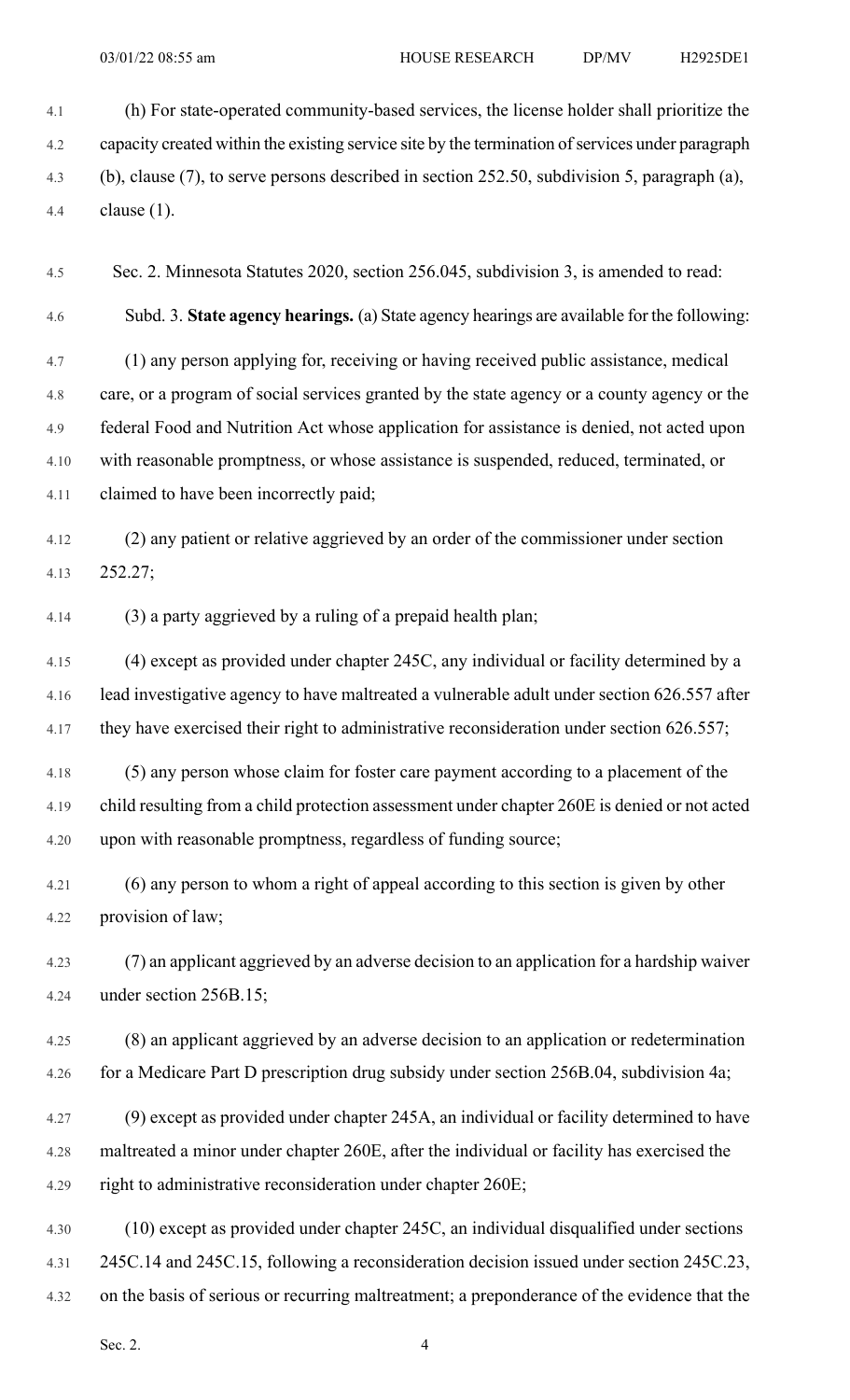5.1 individual has committed an act or acts that meet the definition of any of the crimes listed 5.2 in section 245C.15, subdivisions 1 to 4; or for failing to make reports required under section 5.3 260E.06, subdivision 1, or 626.557, subdivision 3. Hearings regarding a maltreatment 5.4 determination under clause (4) or (9) and a disqualification under this clause in which the 5.5 basis for a disqualification is serious or recurring maltreatment, shall be consolidated into 5.6 a single fair hearing. In such cases, the scope of review by the human services judge shall 5.7 include both the maltreatment determination and the disqualification. The failure to exercise 5.8 the right to an administrative reconsideration shall not be a bar to a hearing under this section 5.9 if federal law provides an individual the right to a hearing to dispute a finding of

5.10 maltreatment;

5.11 (11) any person with an outstanding debt resulting from receipt of public assistance,

5.12 medical care, or the federal Food and Nutrition Act who is contesting a setoff claim by the 5.13 Department of Human Services or a county agency. The scope of the appeal is the validity 5.14 of the claimant agency's intention to request a setoff of a refund under chapter 270A against 5.15 the debt;

5.16 (12) a person issued a notice of service termination under section 245D.10, subdivision 5.17 3a, from by a licensed provider of any residential supports and or services as defined listed 5.18 in section 245D.03, subdivision 1, paragraph paragraphs (b) and (c), clause  $(3)$ , that is not 5.19 otherwise subject to appeal under subdivision 4a;

5.20 (13) an individual disability waiver recipient based on a denial of a request for a rate 5.21 exception under section 256B.4914; or

5.22 (14) a person issued a notice of service termination under section 245A.11, subdivision 5.23 11, that is not otherwise subject to appeal under subdivision 4a.

5.24 (b) The hearing for an individual or facility under paragraph (a), clause (4), (9), or (10), 5.25 is the only administrative appeal to the final agency determination specifically, including 5.26 a challenge to the accuracy and completeness of data under section 13.04. Hearings requested 5.27 under paragraph (a), clause (4), apply only to incidents of maltreatment that occur on or 5.28 after October 1, 1995. Hearings requested by nursing assistants in nursing homes alleged 5.29 to have maltreated a resident prior to October 1, 1995, shall be held as a contested case 5.30 proceeding under the provisions of chapter 14. Hearings requested under paragraph (a), 5.31 clause (9), apply only to incidents of maltreatment that occur on or after July 1, 1997. A 5.32 hearing for an individual or facility under paragraph (a), clauses (4), (9), and (10), is only 5.33 available when there is no district court action pending. If such action is filed in district 5.34 court while an administrative review is pending that arises out of some or all of the events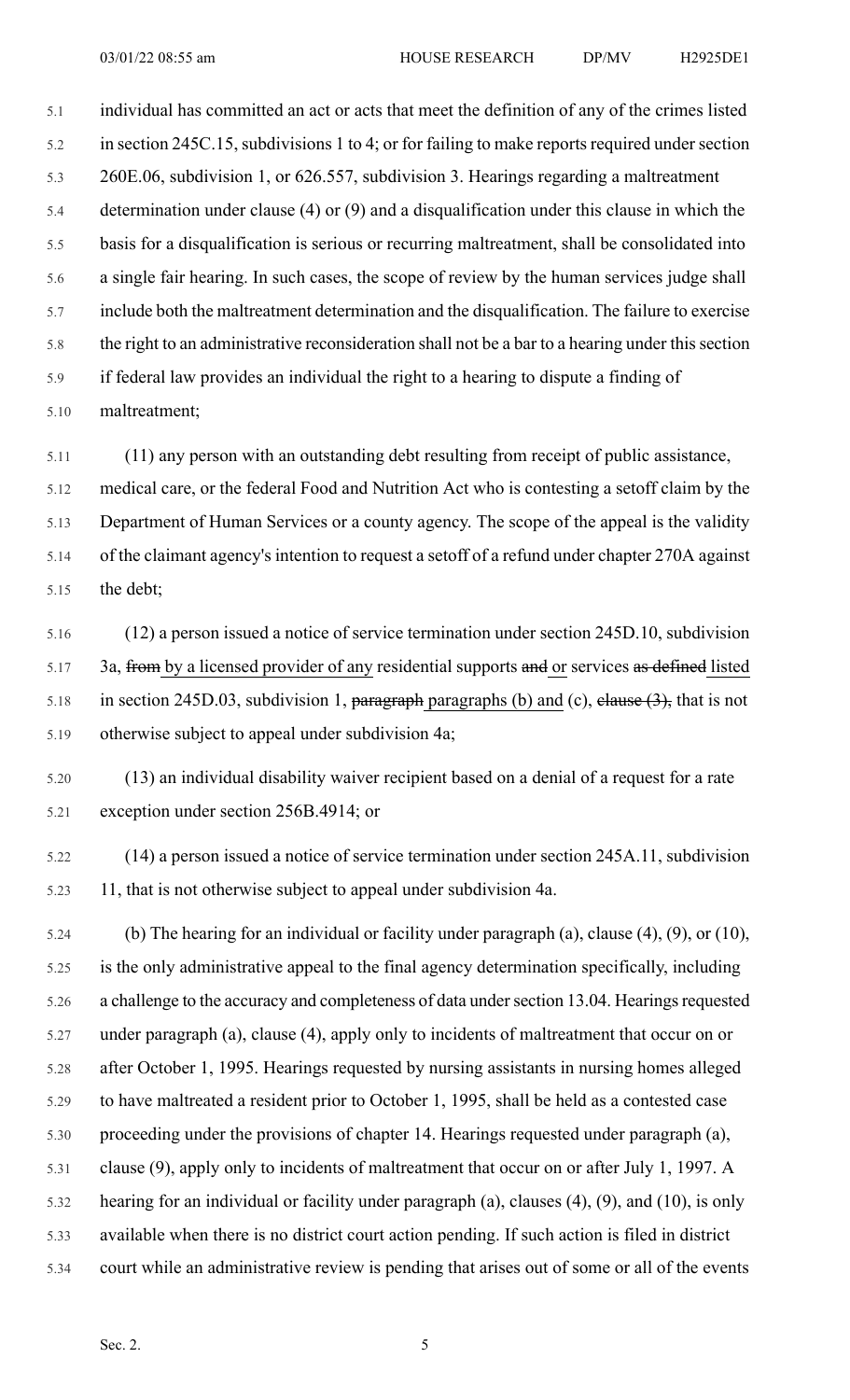6.1 or circumstances on which the appeal is based, the administrative review must be suspended

6.2 until the judicial actions are completed. If the district court proceedings are completed, 6.3 dismissed, or overturned, the matter may be considered in an administrative hearing.

6.4 (c) For purposes of this section, bargaining unit grievance procedures are not an 6.5 administrative appeal.

6.6 (d) The scope of hearings involving claims to foster care payments under paragraph (a), 6.7 clause (5), shall be limited to the issue of whether the county is legally responsible for a 6.8 child's placement under court order or voluntary placement agreement and, if so, the correct 6.9 amount of foster care payment to be made on the child's behalf and shall not include review 6.10 of the propriety of the county's child protection determination or child placement decision.

6.11 (e) The scope of hearings under paragraph (a), clauses (12) and (14), shall be limited to 6.12 whether the proposed termination of services is authorized under section 245D.10, 6.13 subdivision 3a, paragraph (b), or 245A.11, subdivision 11, and whether the requirements 6.14 of section 245D.10, subdivision 3a, paragraphs (c) to (e), or 245A.11, subdivision 2a, 6.15 paragraphs (d) to (f), were met. If the appeal includes a request for a temporary stay of 6.16 termination of services, the scope of the hearing shall also include whether the case 6.17 management provider has finalized arrangements for a residential facility, a program, or 6.18 services that will meet the assessed needs of the recipient by the effective date of the service 6.19 termination.

6.20 (f) A vendor of medical care as defined in section 256B.02, subdivision 7, or a vendor 6.21 under contract with a county agency to provide social services is not a party and may not 6.22 request a hearing under this section, except if assisting a recipient as provided in subdivision 6.23 4.

6.24 (g) An applicant or recipient is not entitled to receive socialservices beyond the services 6.25 prescribed under chapter 256M or other social services the person is eligible for under state 6.26 law.

6.27 (h) The commissioner may summarily affirm the county or state agency's proposed 6.28 action without a hearing when the sole issue is an automatic change due to a change in state 6.29 or federal law.

6.30 (i) Unless federal or Minnesota law specifies a different time frame in which to file an 6.31 appeal, an individual or organization specified in this section may contest the specified 6.32 action, decision, or final disposition before the state agency by submitting a written request 6.33 for a hearing to the state agency within 30 days after receiving written notice of the action, 6.34 decision, or final disposition, or within 90 days of such written notice if the applicant,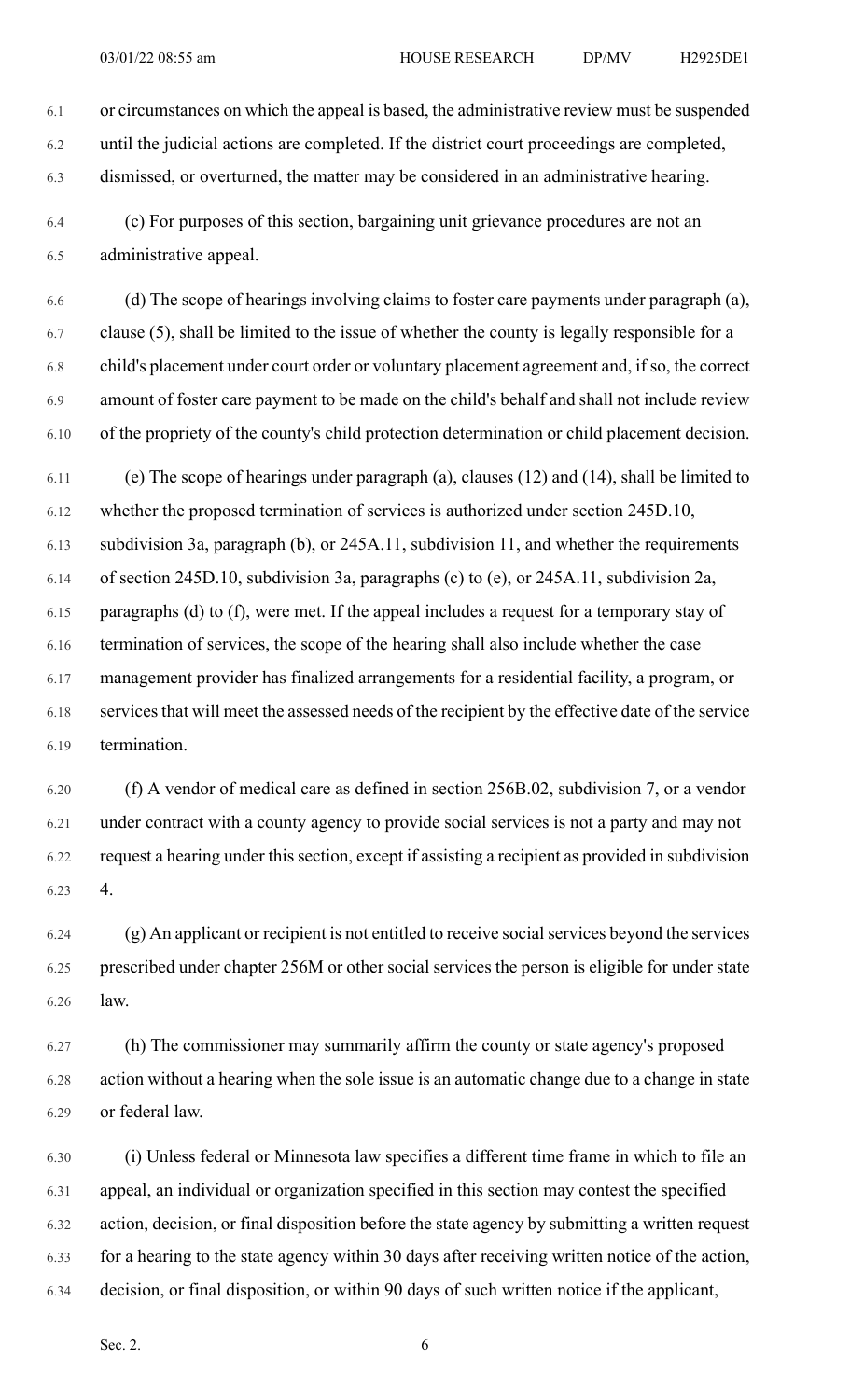- 7.1 recipient, patient, or relative shows good cause, as defined in section 256.0451, subdivision
- 7.2 13, why the request was not submitted within the 30-day time limit. The individual filing
- 7.3 the appeal has the burden of proving good cause by a preponderance of the evidence.
- 7.4 Sec. 3. Minnesota Statutes 2020, section 256B.4914, subdivision 8, as amended by Laws 7.5 2022, chapter 33, section 1, subdivision 8, is amended to read:
- 7.6 Subd. 8. **Unit-based services with programming; component values and calculation**

7.7 **of payment rates.** (a) For the purpose of thissection, unit-based services with programming 7.8 include employment exploration services, employment development services, employment 7.9 support services, individualized home supports with family training, individualized home

- 7.10 supports with training, and positive support services provided to an individual outside of
- 7.11 any service plan for a day program or residential support service.
- 7.12 (b) Component values for unit-based services with programming are:
- 7.13 (1) competitive workforce factor: 4.7 percent;
- 7.14 (2) supervisory span of control ratio: 11 percent;
- 7.15 (3) employee vacation, sick, and training allowance ratio: 8.71 percent;
- 7.16 (4) employee-related cost ratio: 23.6 percent;
- 7.17 (5) program plan support ratio: 15.5 percent;
- 7.18 (6) client programming and support ratio: 4.7 percent, updated asspecified in subdivision
- 7.19 5b;
- 7.20 (7) general administrative support ratio: 13.25 percent;
- 7.21 (8) program-related expense ratio: 6.1 percent; and
- 7.22 (9) absence and utilization factor ratio: 3.9 percent.
- 7.23 (c) A unit of service for unit-based services with programming is 15 minutes.
- 7.24 (d) Payments for unit-based services with programming must be calculated as follows,
- 7.25 unless the services are reimbursed separately as part of a residential support services or day 7.26 program payment rate:
- 7.27 (1) determine the number of units of service to meet a recipient's needs;
- 7.28 (2) determine the appropriate hourly staff wage rates derived by the commissioner as 7.29 provided in subdivisions 5 and 5a;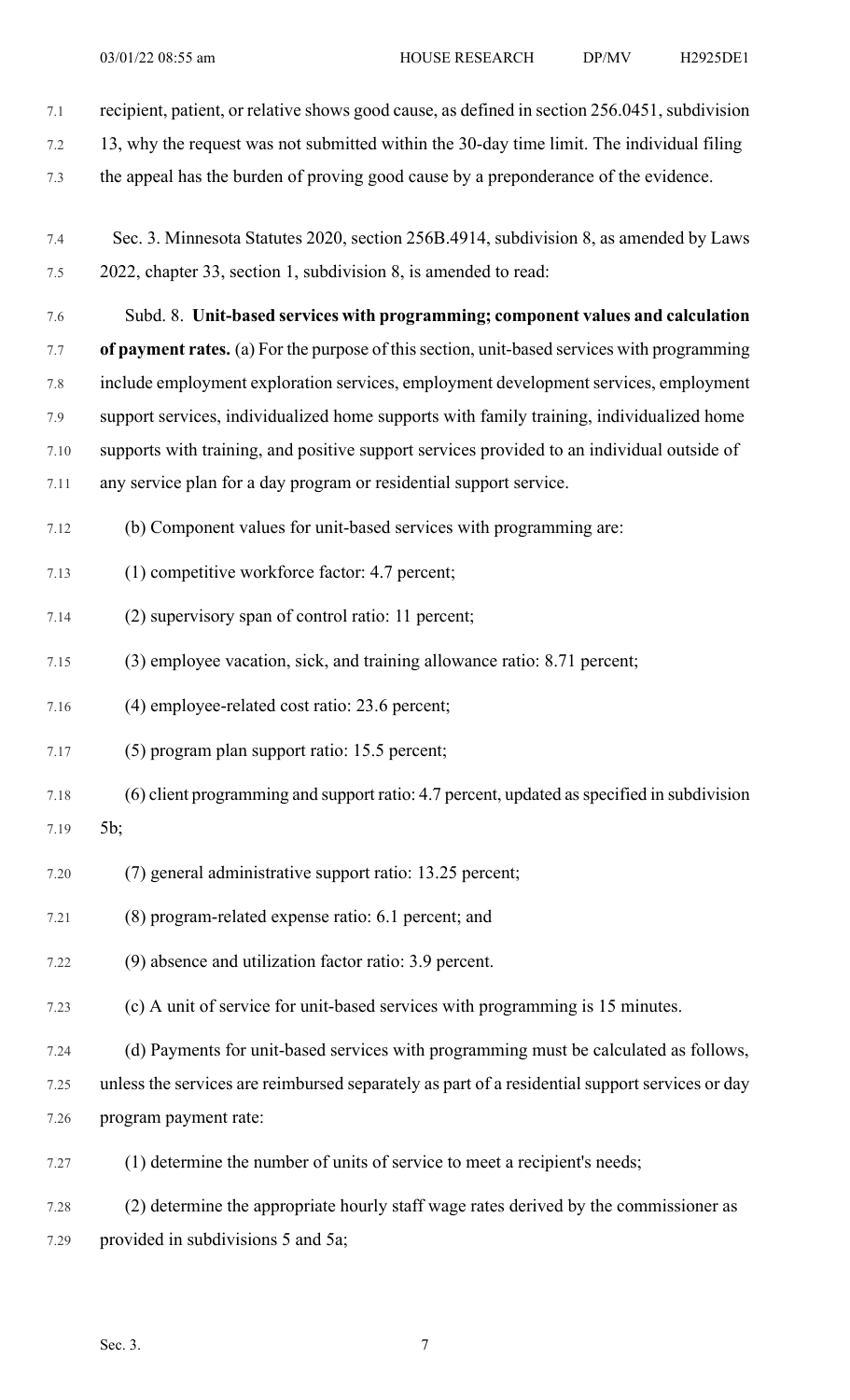| 8.1  | (3) except for subdivision 5a, clauses (1) to (4), multiply the result of clause (2) by the      |
|------|--------------------------------------------------------------------------------------------------|
| 8.2  | product of one plus the competitive workforce factor;                                            |
| 8.3  | (4) for a recipient requiring customization for deaf and hard-of-hearing language                |
| 8.4  | accessibility under subdivision 12, add the customization rate provided in subdivision 12        |
| 8.5  | to the result of clause $(3)$ ;                                                                  |
| 8.6  | (5) multiply the number of direct staffing hours by the appropriate staff wage;                  |
| 8.7  | (6) multiply the number of direct staffing hours by the product of the supervisory span          |
| 8.8  | of control ratio and the appropriate supervisory staff wage in subdivision 5a, clause (1);       |
| 8.9  | $(7)$ combine the results of clauses $(5)$ and $(6)$ , and multiply the result by one plus the   |
| 8.10 | employee vacation, sick, and training allowance ratio. This is defined as the direct staffing    |
| 8.11 | rate;                                                                                            |
| 8.12 | (8) for program plan support, multiply the result of clause (7) by one plus the program          |
| 8.13 | plan support ratio;                                                                              |
| 8.14 | $(9)$ for employee-related expenses, multiply the result of clause $(8)$ by one plus the         |
| 8.15 | employee-related cost ratio;                                                                     |
| 8.16 | (10) for client programming and supports, multiply the result of clause (9) by one plus          |
| 8.17 | the client programming and support ratio;                                                        |
| 8.18 | $(11)$ this is the subtotal rate;                                                                |
| 8.19 | (12) sum the standard general administrative support ratio, the program-related expense          |
| 8.20 | ratio, and the absence and utilization factor ratio;                                             |
| 8.21 | $(13)$ divide the result of clause $(11)$ by one minus the result of clause $(12)$ . This is the |
| 8.22 | total payment amount;                                                                            |
| 8.23 | (14) for services provided in a shared manner, divide the total payment in clause (13)           |
| 8.24 | as follows:                                                                                      |
| 8.25 | (i) for employment exploration services, divide by the number of service recipients, not         |
| 8.26 | to exceed five;                                                                                  |
| 8.27 | (ii) for employment support services, divide by the number of service recipients, not to         |
| 8.28 | exceed six; and                                                                                  |
| 8.29 | (iii) for individualized home supports with training and individualized home supports            |
| 8.30 | with family training, divide by the number of service recipients, not to exceed two three;       |
| 8.31 | and                                                                                              |
|      |                                                                                                  |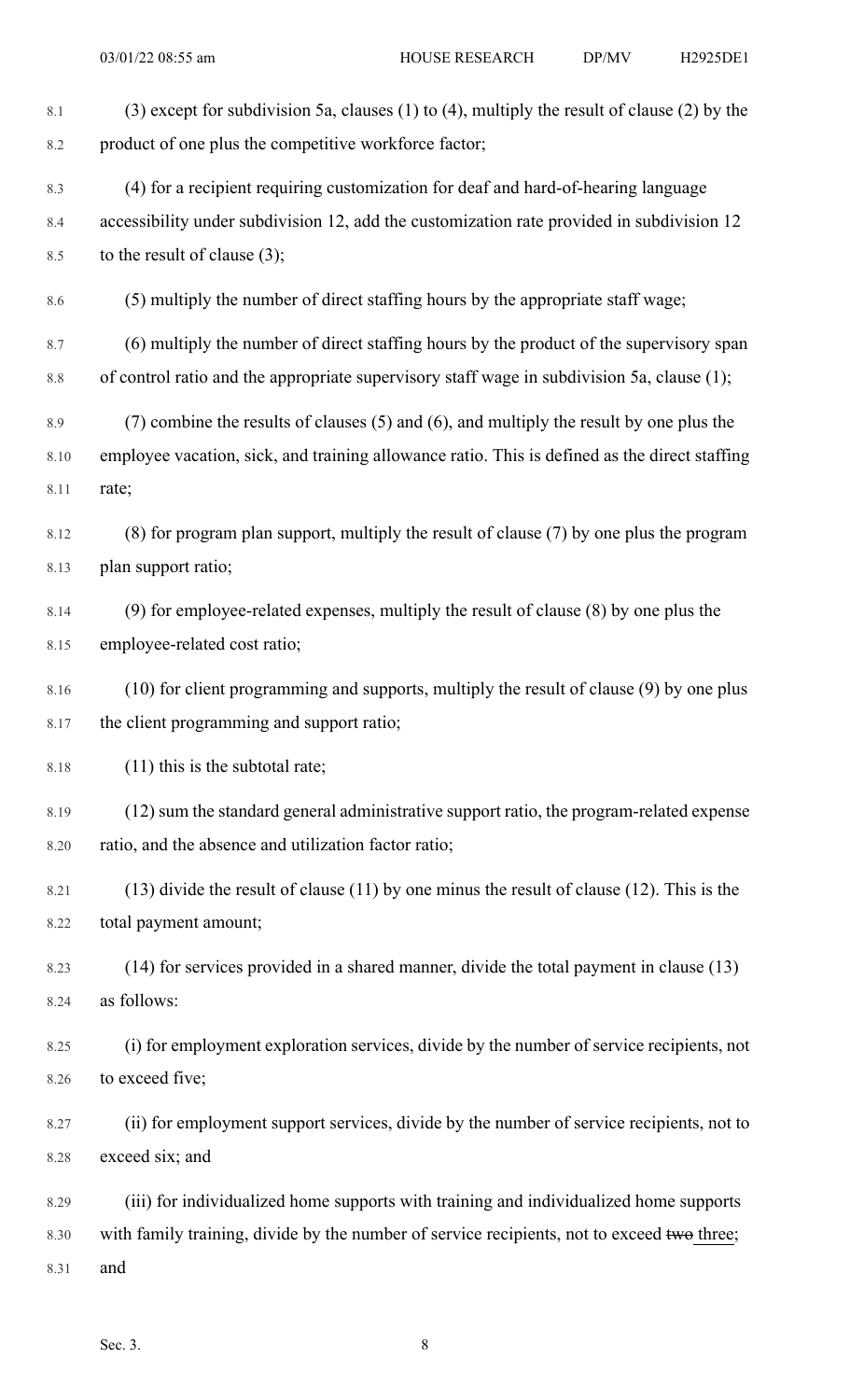| 9.1  | $(15)$ adjust the result of clause $(14)$ by a factor to be determined by the commissioner     |
|------|------------------------------------------------------------------------------------------------|
| 9.2  | to adjust for regional differences in the cost of providing services.                          |
| 9.3  | <b>EFFECTIVE DATE.</b> This section is effective January 1, 2023, or upon federal approval,    |
| 9.4  | whichever occurs later. The commissioner of human services shall notify the revisor of         |
| 9.5  | statutes when federal approval is obtained.                                                    |
| 9.6  | Sec. 4. Minnesota Statutes 2020, section 256B.4914, subdivision 9, as amended by Laws          |
| 9.7  | 2022, chapter 33, section 1, subdivision 9, is amended to read:                                |
| 9.8  | Subd. 9. Unit-based services without programming; component values and                         |
| 9.9  | calculation of payment rates. (a) For the purposes of this section, unit-based services        |
| 9.10 | without programming include individualized home supports without training and night            |
| 9.11 | supervision provided to an individual outside of any service plan for a day program or         |
| 9.12 | residential support service. Unit-based services without programming do not include respite.   |
| 9.13 | (b) Component values for unit-based services without programming are:                          |
| 9.14 | (1) competitive workforce factor: 4.7 percent;                                                 |
| 9.15 | (2) supervisory span of control ratio: 11 percent;                                             |
| 9.16 | (3) employee vacation, sick, and training allowance ratio: 8.71 percent;                       |
| 9.17 | (4) employee-related cost ratio: 23.6 percent;                                                 |
| 9.18 | (5) program plan support ratio: 7.0 percent;                                                   |
| 9.19 | (6) client programming and support ratio: 2.3 percent, updated as specified in subdivision     |
| 9.20 | 5b;                                                                                            |
| 9.21 | (7) general administrative support ratio: 13.25 percent;                                       |
| 9.22 | (8) program-related expense ratio: 2.9 percent; and                                            |
| 9.23 | (9) absence and utilization factor ratio: 3.9 percent.                                         |
| 9.24 | (c) A unit of service for unit-based services without programming is 15 minutes.               |
| 9.25 | (d) Payments for unit-based services without programming must be calculated as follows         |
| 9.26 | unless the services are reimbursed separately as part of a residential support services or day |
| 9.27 | program payment rate:                                                                          |
| 9.28 | (1) determine the number of units of service to meet a recipient's needs;                      |
| 9.29 | (2) determine the appropriate hourly staff wage rates derived by the commissioner as           |
| 9.30 | provided in subdivisions 5 to 5a;                                                              |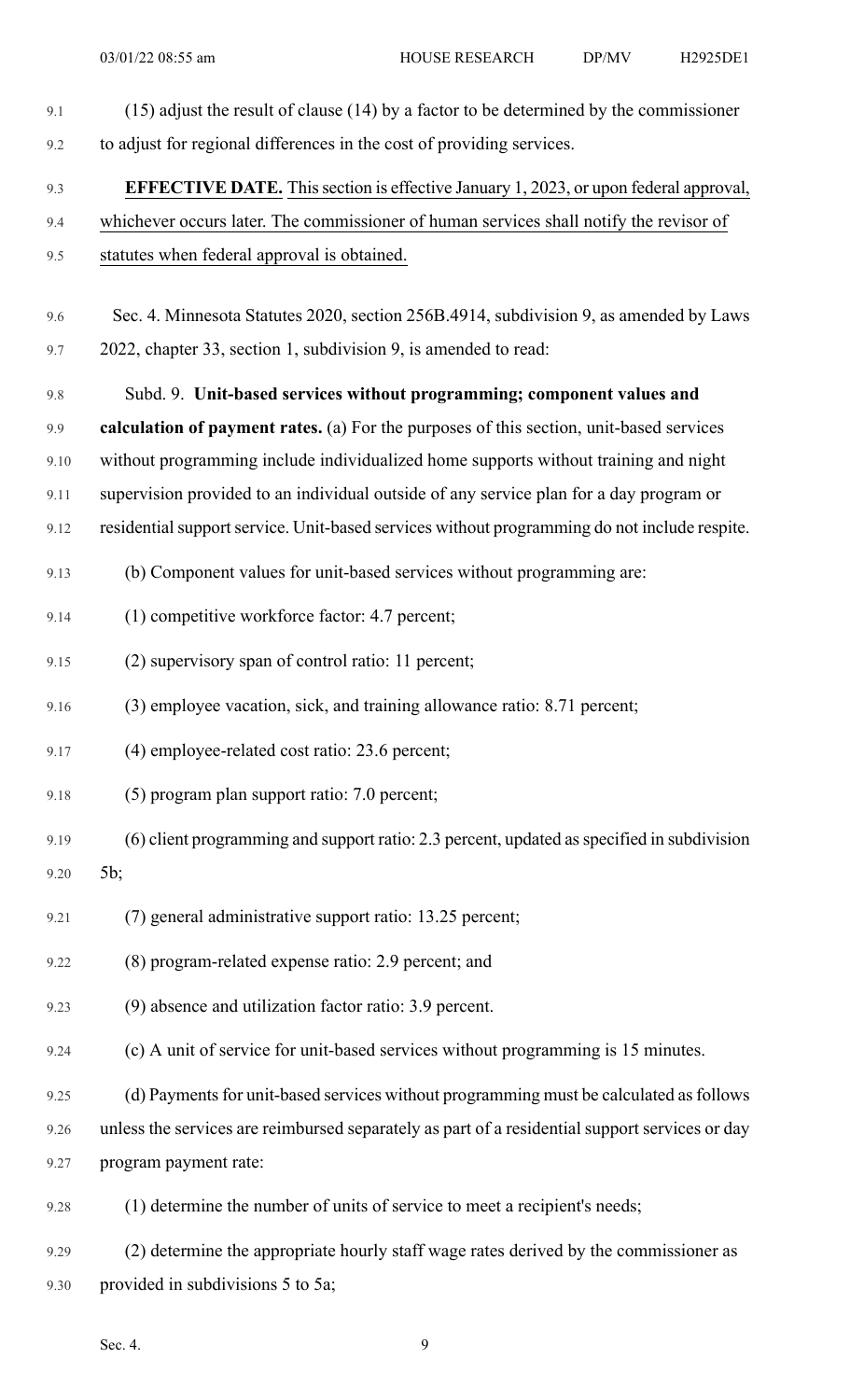| 10.1  | (3) except for subdivision 5a, clauses (1) to (4), multiply the result of clause (2) by the      |
|-------|--------------------------------------------------------------------------------------------------|
| 10.2  | product of one plus the competitive workforce factor;                                            |
| 10.3  | (4) for a recipient requiring customization for deaf and hard-of-hearing language                |
| 10.4  | accessibility under subdivision 12, add the customization rate provided in subdivision 12        |
| 10.5  | to the result of clause $(3)$ ;                                                                  |
| 10.6  | (5) multiply the number of direct staffing hours by the appropriate staff wage;                  |
| 10.7  | (6) multiply the number of direct staffing hours by the product of the supervisory span          |
| 10.8  | of control ratio and the appropriate supervisory staff wage in subdivision 5a, clause (1);       |
| 10.9  | $(7)$ combine the results of clauses $(5)$ and $(6)$ , and multiply the result by one plus the   |
| 10.10 | employee vacation, sick, and training allowance ratio. This is defined as the direct staffing    |
| 10.11 | rate;                                                                                            |
| 10.12 | (8) for program plan support, multiply the result of clause (7) by one plus the program          |
| 10.13 | plan support ratio;                                                                              |
| 10.14 | $(9)$ for employee-related expenses, multiply the result of clause $(8)$ by one plus the         |
| 10.15 | employee-related cost ratio;                                                                     |
| 10.16 | (10) for client programming and supports, multiply the result of clause (9) by one plus          |
| 10.17 | the client programming and support ratio;                                                        |
| 10.18 | $(11)$ this is the subtotal rate;                                                                |
| 10.19 | (12) sum the standard general administrative support ratio, the program-related expense          |
| 10.20 | ratio, and the absence and utilization factor ratio;                                             |
| 10.21 | $(13)$ divide the result of clause $(11)$ by one minus the result of clause $(12)$ . This is the |
| 10.22 | total payment amount;                                                                            |
| 10.23 | (14) for individualized home supports without training provided in a shared manner,              |
| 10.24 | divide the total payment amount in clause (13) by the number of service recipients, not to       |
| 10.25 | exceed two three; and                                                                            |
| 10.26 | $(15)$ adjust the result of clause $(14)$ by a factor to be determined by the commissioner       |
| 10.27 | to adjust for regional differences in the cost of providing services.                            |
| 10.28 | <b>EFFECTIVE DATE.</b> This section is effective January 1, 2023, or upon federal approval,      |
| 10.29 | whichever occurs later. The commissioner of human services shall notify the revisor of           |
| 10.30 | statutes when federal approval is obtained.                                                      |
|       |                                                                                                  |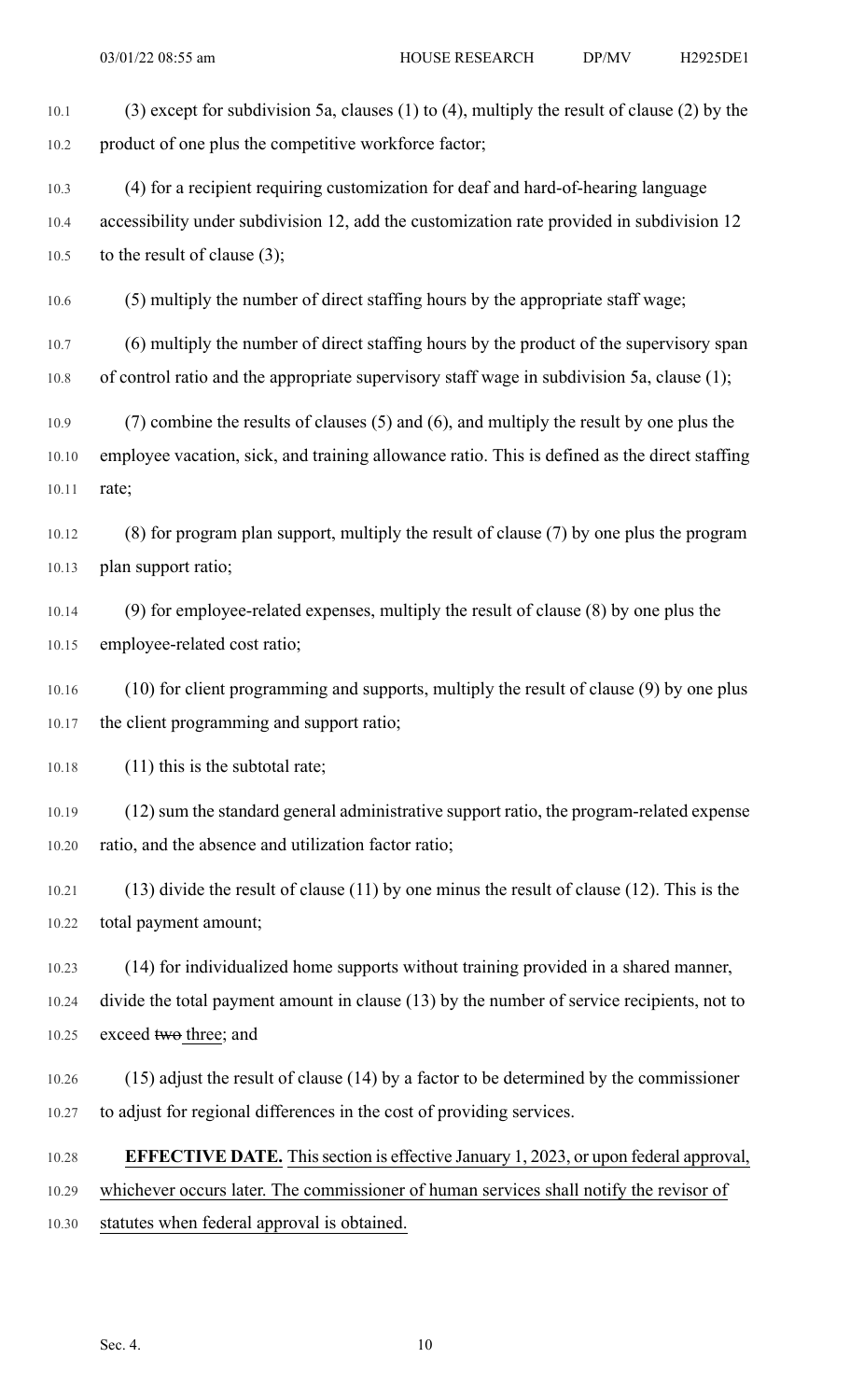- 11.1 Sec. 5. Laws 2022, chapter 33, section 1, subdivision 9a, is amended to read:
- 11.2 Subd. 9a. **Respite services; component values and calculation of payment rates.** (a)
- 11.3 For the purposes of this section, respite services include respite services provided to an
- 11.4 individual outside of any service plan for a day program or residential support service.
- 11.5 (b) Component values for respite services are:
- 11.6 (1) competitive workforce factor: 4.7 percent;
- 11.7 (2) supervisory span of control ratio: 11 percent;
- 11.8 (3) employee vacation, sick, and training allowance ratio: 8.71 percent;
- 11.9 (4) employee-related cost ratio: 23.6 percent;
- 11.10 (5) general administrative support ratio: 13.25 percent;
- 11.11 (6) program-related expense ratio: 2.9 percent; and
- 11.12 (7) absence and utilization factor ratio: 3.9 percent.
- 11.13 (c) A unit of service for respite services is 15 minutes.
- 11.14 (d) Payments for respite services must be calculated as follows unless the service is

11.15 reimbursed separately as part of a residential support services or day program payment rate:

11.16 (1) determine the number of units of service to meet an individual's needs;

- 11.17 (2) determine the appropriate hourly staff wage rates derived by the commissioner as 11.18 provided in subdivisions 5 and 5a;
- 11.19 (3) except for subdivision 5a, clauses (1) to (4), multiply the result of clause (2) by the 11.20 product of one plus the competitive workforce factor;
- 11.21 (4) for a recipient requiring deaf and hard-of-hearing customization under subdivision
- 11.22 12, add the customization rate provided in subdivision 12 to the result of clause (3);
- 11.23 (5) multiply the number of direct staffing hours by the appropriate staff wage;
- 11.24 (6) multiply the number of direct staffing hours by the product of the supervisory span 11.25 of control ratio and the appropriate supervisory staff wage in subdivision 5a, clause (1);
- 11.26 (7) combine the results of clauses (5) and (6), and multiply the result by one plus the 11.27 employee vacation, sick, and training allowance ratio. This is defined as the direct staffing 11.28 rate;
- 11.29 (8) for employee-related expenses, multiply the result of clause (7) by one plus the 11.30 employee-related cost ratio;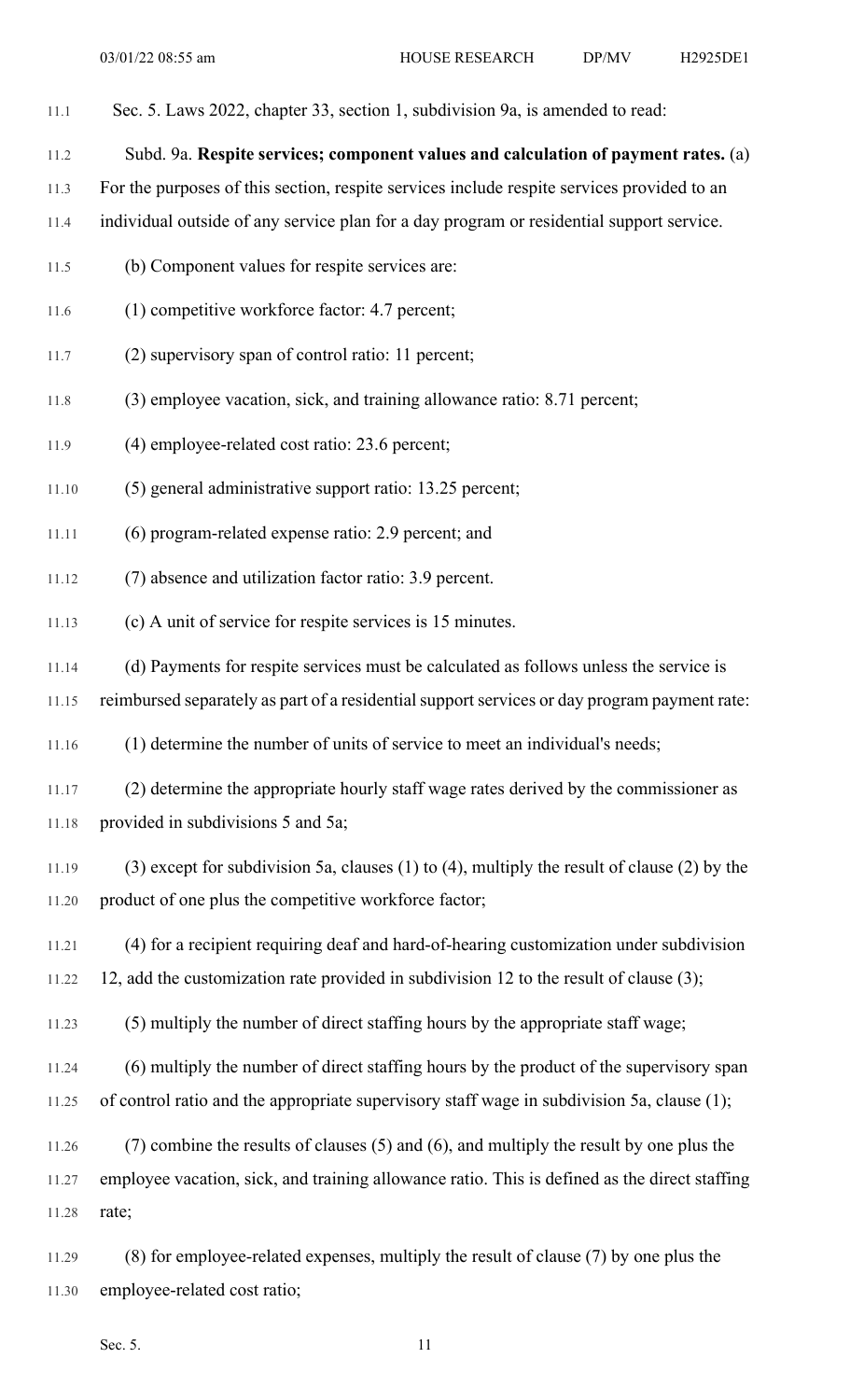| 12.1  | $(9)$ this is the subtotal rate;                                                                |
|-------|-------------------------------------------------------------------------------------------------|
| 12.2  | (10) sum the standard general administrative support ratio, the program-related expense         |
| 12.3  | ratio, and the absence and utilization factor ratio;                                            |
| 12.4  | $(11)$ divide the result of clause $(9)$ by one minus the result of clause $(10)$ . This is the |
| 12.5  | total payment amount;                                                                           |
| 12.6  | (12) for respite services provided in a shared manner, divide the total payment amount          |
| 12.7  | in clause $(11)$ by the number of service recipients, not to exceed three; and                  |
| 12.8  | (13) for night supervision provided in a shared manner, divide the total payment amount         |
| 12.9  | in clause (11) by the number of service recipients, not to exceed two; and                      |
| 12.10 | $(13)$ (14) adjust the result of elause clauses (12) and (13) by a factor to be determined      |
| 12.11 | by the commissioner to adjust for regional differences in the cost of providing services.       |
| 12.12 | <b>EFFECTIVE DATE.</b> This section is effective January 1, 2023, or upon federal approval,     |
| 12.13 | whichever occurs later. The commissioner of human services shall notify the revisor of          |
| 12.14 | statutes when federal approval is obtained.                                                     |
|       |                                                                                                 |
| 12.15 | Sec. 6. DIRECTION TO COMMISSIONER OF HUMAN SERVICES; SHARED                                     |
| 12.16 | <b>SERVICES.</b>                                                                                |
| 12.17 | (a) By December 1, 2022, the commissioner of human services shall seek any necessary            |
| 12.18 | changes to home and community-based services waiver plans regarding sharing services in         |
| 12.19 | order to:                                                                                       |
| 12.20 | (1) permit shared services for more services, including chore, homemaker, and night             |
| 12.21 | supervision;                                                                                    |
| 12.22 | (2) permit shared services for some services for higher ratios, including individualized        |
| 12.23 | home supports without training, individualized home supports with training, and                 |
| 12.24 | individualized home supports with family training for a ratio of one staff person to three      |
| 12.25 | recipients;                                                                                     |
| 12.26 | (3) ensure that individuals who are seeking to share services permitted under the waiver        |
| 12.27 | plans in an own-home setting are not required to live in a licensed setting in order to share   |
| 12.28 | services so long as all other requirements are met; and                                         |
| 12.29 | (4) issue guidance for shared services, including:                                              |
| 12.30 | (i) informed choice for all individuals sharing the services;                                   |